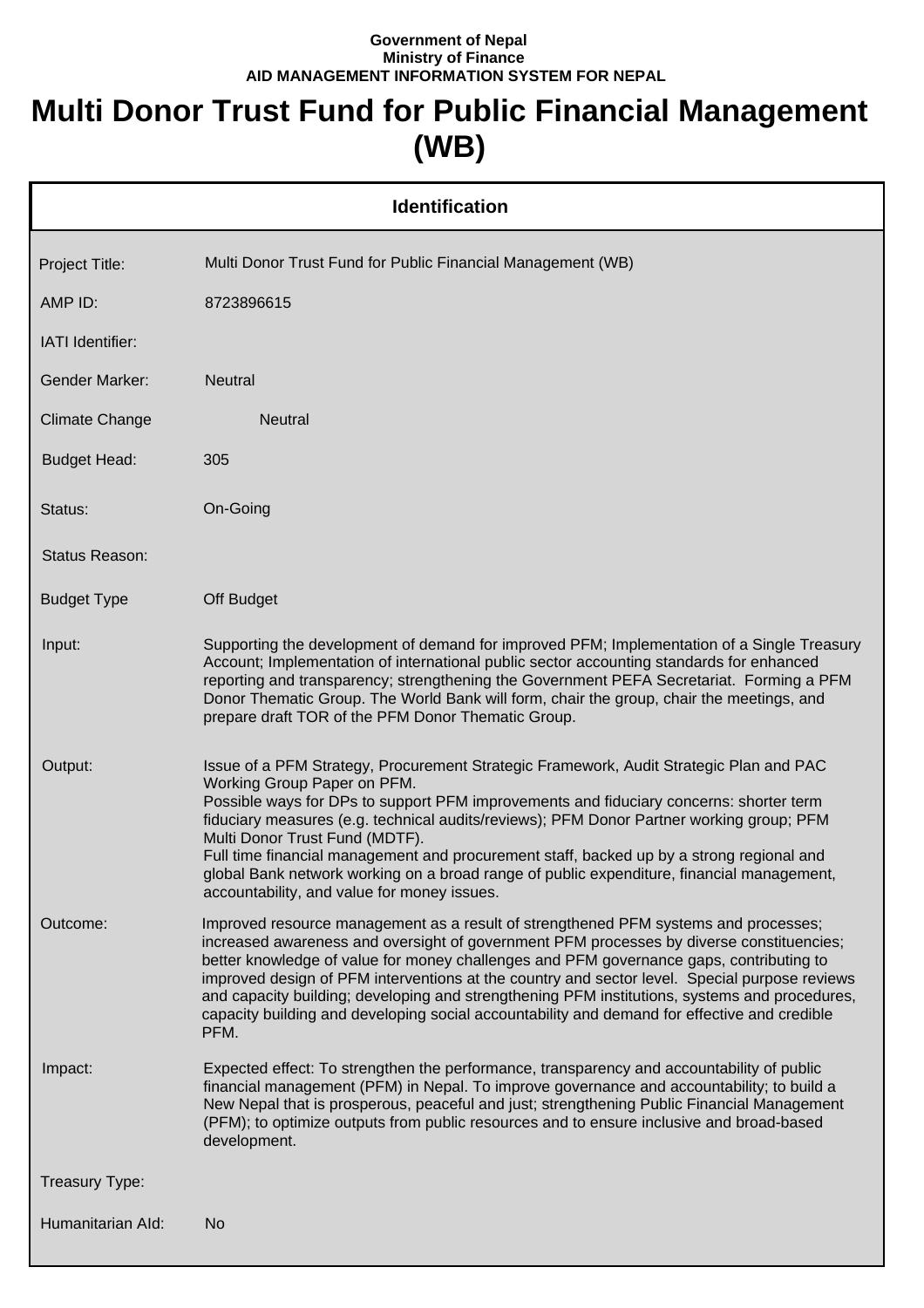| Location     |            |  |  |
|--------------|------------|--|--|
| Location     | Percentage |  |  |
| <b>NEPAL</b> | 100.0%     |  |  |

| <b>National Plan</b>                                                                                                              |            |  |  |
|-----------------------------------------------------------------------------------------------------------------------------------|------------|--|--|
| Program                                                                                                                           | Percentage |  |  |
| [ Public Expenditure Management ] [ Macroeconomic Policy and Economic Development<br>Policy   [ National Development Plan (NDP) ] | 100.0%     |  |  |

| <b>Sector</b>                                  |            |  |  |
|------------------------------------------------|------------|--|--|
| Sector                                         | Percentage |  |  |
| Nepal Sector Classification FINANCIAL REFORM 0 | 100.0%     |  |  |

| <b>Implementing/Executing Agency</b>     |        |  |  |  |
|------------------------------------------|--------|--|--|--|
| <b>Implementing Agency</b>               |        |  |  |  |
| Ministry of Finance                      | 100.0% |  |  |  |
| <b>Executing Agency</b>                  |        |  |  |  |
| Ministry of Finance                      | 100.0% |  |  |  |
| <b>Responsible Organization</b>          |        |  |  |  |
| Ministry of Finance                      | 100.0% |  |  |  |
| Donor                                    |        |  |  |  |
| Norway                                   | 0.0%   |  |  |  |
| <b>World Bank Trust Funds</b>            | 0.0%   |  |  |  |
| European Union                           | 0.0%   |  |  |  |
| Department for International Development | 0.0%   |  |  |  |

| <b>Funding</b>             |      |
|----------------------------|------|
| <b>UNDISBURSED BALANCE</b> | null |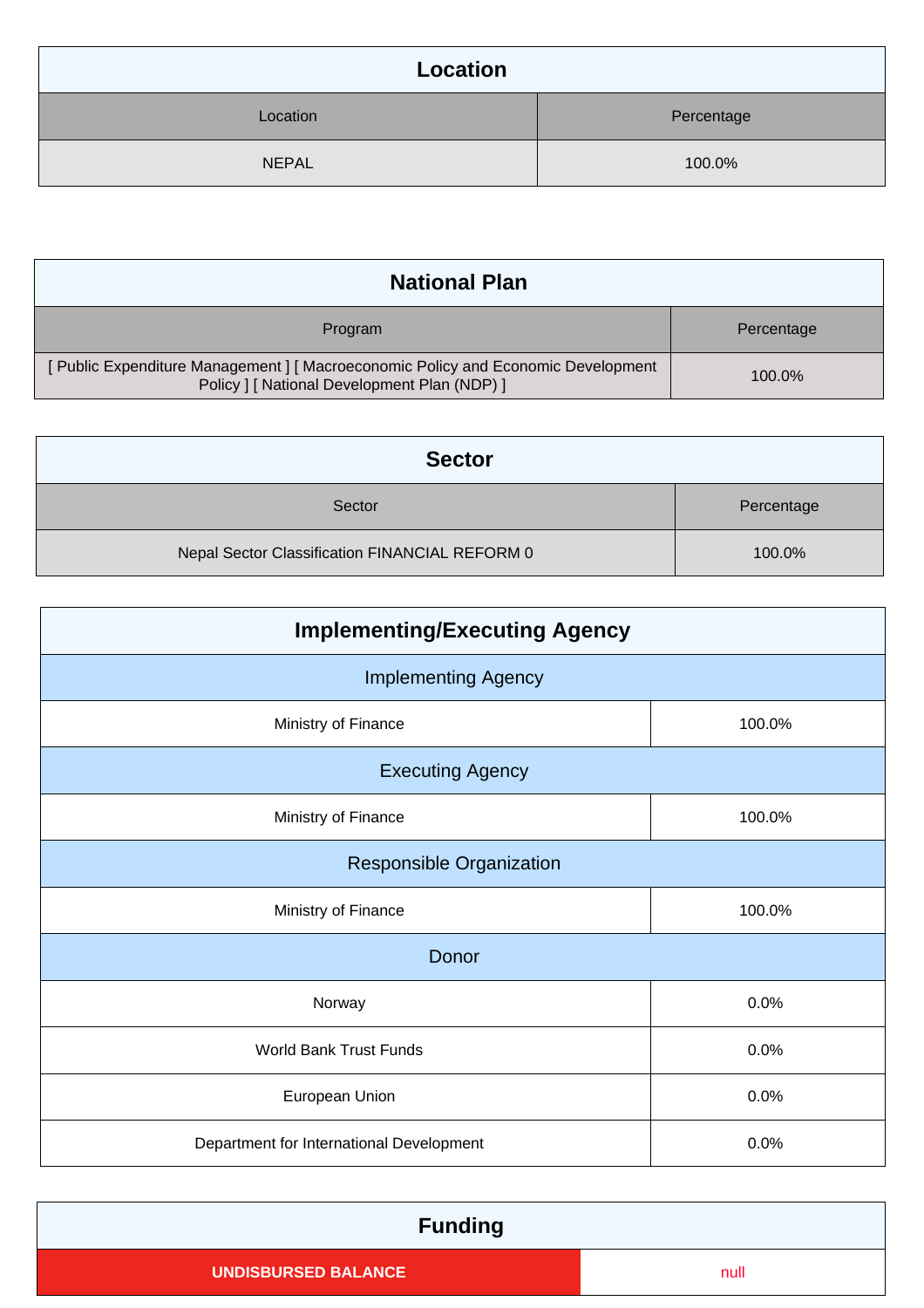| Transaction<br>Date                             | Type of<br>Assistance                            | Mode of<br>Payment    | Post Earthquake<br>Assistance | Commitment   | <b>Disbursement</b> |
|-------------------------------------------------|--------------------------------------------------|-----------------------|-------------------------------|--------------|---------------------|
| <b>Department for International Development</b> |                                                  |                       |                               |              |                     |
|                                                 |                                                  |                       | <b>Actual</b>                 |              |                     |
| 1/29/2019                                       | <b>Technical</b><br>Assistance<br>(Standalone)   | <b>Direct Payment</b> | No                            | Ю            | 10,647              |
| 3/31/2014                                       | <b>Technical</b><br>Assistance<br>(Standalone)   | <b>Direct Payment</b> | No                            | 10           | 1,497,006           |
| 12/12/2018                                      | Technical<br>Assistance<br>(Standalone)          | <b>Direct Payment</b> | No                            | Ю            | 2,648,391           |
| 12/23/2010                                      | <b>Technical</b><br>Assistance<br>(Standalone)   | <b>Direct Payment</b> | No                            | 5,394,575    | Ю                   |
| 3/31/2011                                       | <b>Technical</b><br>Assistance<br>(Standalone)   | <b>Direct Payment</b> | No                            | Ю            | 2,093,735           |
| 3/30/2012                                       | <b>Technical</b><br>Assistance<br>(Standalone)   | <b>Direct Payment</b> | No                            | Ю            | 2,077,673           |
| <b>Total</b><br>5,394,574<br>8,327,448          |                                                  |                       |                               |              |                     |
|                                                 |                                                  |                       | <b>Planned</b>                |              |                     |
| 1/31/2011                                       | <b>Technical</b><br>Assistance<br>(Standalone)   | <b>Direct Payment</b> | No                            | Ю            | 2,059,895           |
| 4/30/2013                                       | <b>Technical</b><br>Assistance<br>(Standalone)   | <b>Direct Payment</b> | No                            | 10           | 1,393,405           |
| 4/29/2011                                       | <b>Technical</b><br>Assistance<br>(Standalone)   | <b>Direct Payment</b> | INO.                          | O            | 2,162,342           |
|                                                 |                                                  | <b>Total</b>          |                               | 0            | 5,615,640           |
|                                                 | Total (Department for International Development) |                       |                               | 5,394,574    | 13,943,088          |
|                                                 |                                                  |                       | <b>European Union</b>         |              |                     |
|                                                 |                                                  |                       | <b>Actual</b>                 |              |                     |
| 7/4/2018                                        | <b>Grant Aid</b>                                 | <b>Direct Payment</b> | No                            | Ю            | 7,956               |
| 7/9/2018                                        | <b>Grant Aid</b>                                 | <b>Direct Payment</b> | No                            | Ю            | 7,996               |
| 11/27/2020                                      | <b>Grant Aid</b>                                 | <b>Direct Payment</b> | No                            | 2,193,600    | 0                   |
| 12/14/2020                                      | <b>Grant Aid</b>                                 | <b>Direct Payment</b> | No                            | Ю            | 548,400             |
| 6/6/2014                                        | <b>Grant Aid</b>                                 | <b>Direct Payment</b> | No                            | 6,148,381    | 0                   |
| 6/30/2014                                       | <b>Grant Aid</b>                                 | <b>Direct Payment</b> | No                            | Ю            | 3,069,996           |
| <b>UNDISBURSED BALANCE</b>                      |                                                  |                       |                               | $-3,840,879$ |                     |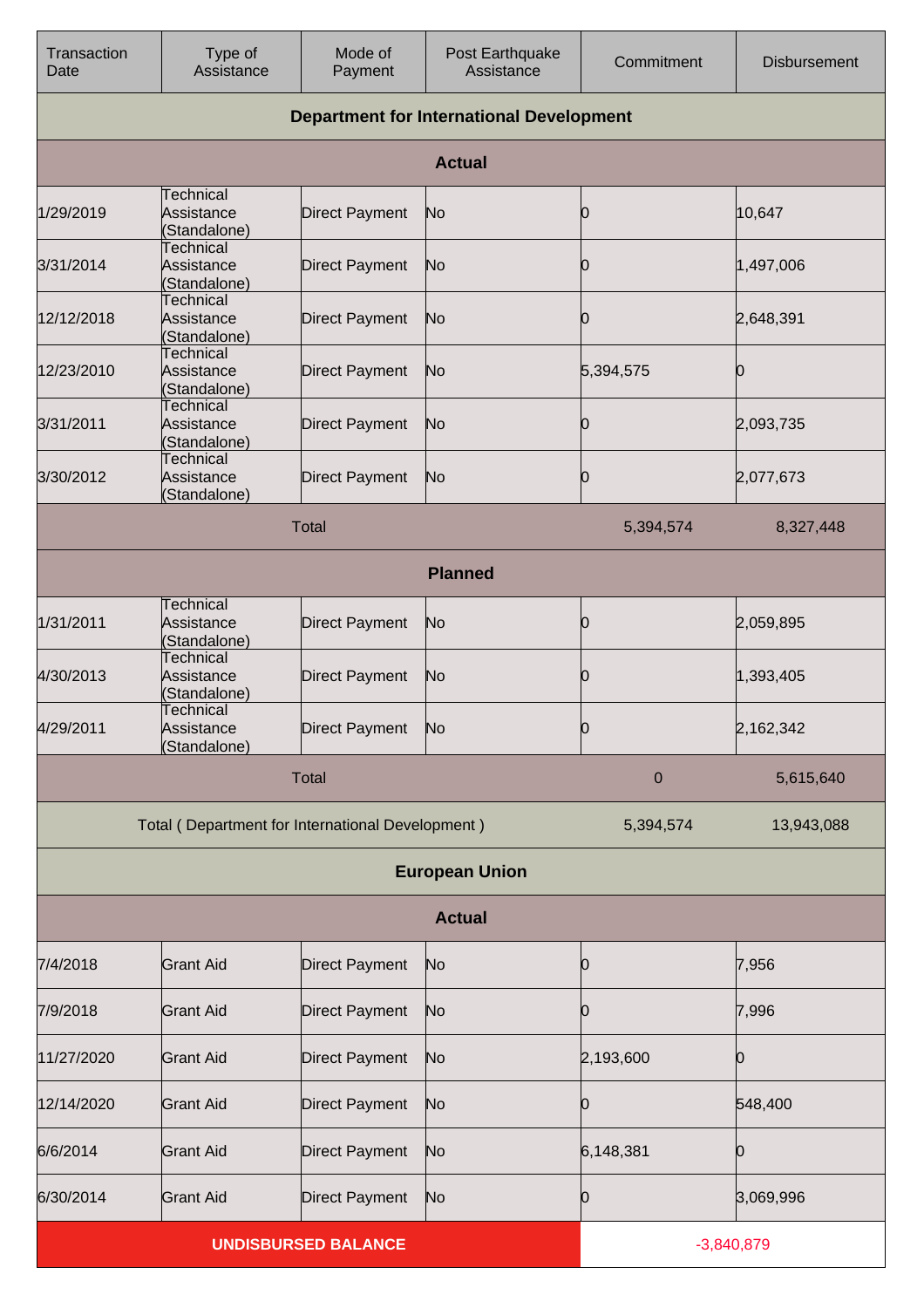| Transaction<br>Date        | Type of<br>Assistance                          | Mode of<br>Payment     | Post Earthquake<br>Assistance | Commitment | <b>Disbursement</b> |
|----------------------------|------------------------------------------------|------------------------|-------------------------------|------------|---------------------|
| 5/5/2015                   | <b>Grant Aid</b>                               | <b>Direct Payment</b>  | No                            | O          | 2,001,060           |
| 12/5/2016                  | <b>Grant Aid</b>                               | <b>Direct Payment</b>  | No                            | 3,192,600  | Ю                   |
| 2/9/2017                   | <b>Grant Aid</b>                               | <b>Direct Payment</b>  | No                            | O          | 1,599,750           |
| 5/19/2017                  | <b>Grant Aid</b>                               | <b>Direct Payment</b>  | No                            | 15,180     | Ю                   |
| 7/18/2017                  | <b>Grant Aid</b>                               | <b>Direct Payment</b>  | No                            | 0          | 515,790             |
| 11/27/2017                 | <b>Grant Aid</b>                               | <b>Direct Payment</b>  | No                            | Ŋ          | 1,781,550           |
| 4/13/2018                  | <b>Grant Aid</b>                               | <b>Direct Payment</b>  | No                            | O          | 8,404               |
|                            |                                                | <b>Total</b>           |                               | 11,549,759 | 9,540,898           |
|                            |                                                | Total (European Union) |                               | 11,549,759 | 9,540,898           |
|                            |                                                |                        | <b>Norway</b>                 |            |                     |
|                            |                                                |                        | <b>Actual</b>                 |            |                     |
| 9/30/2020                  | <b>Grant Aid</b>                               | Reimbursable           | No                            | 10         | 549,565             |
| 12/13/2010                 | <b>Technical</b><br>Assistance<br>(Standalone) | <b>Direct Payment</b>  | No                            | 2,491,984  | 0                   |
| 12/21/2010                 | <b>Technical</b><br>Assistance<br>(Standalone) | <b>Direct Payment</b>  | No                            | 10         | 503,508             |
| 9/1/2011                   | Technical<br>Assistance<br>(Standalone)        | <b>Direct Payment</b>  | N <sub>o</sub>                | Ю          | 932,158             |
| 7/24/2012                  | Technical<br>Assistance<br>(Standalone)        | <b>Direct Payment</b>  | N <sub>o</sub>                | 0          | 493,445             |
| 3/19/2013                  | Technical<br>Assistance<br>(Standalone)        | <b>Direct Payment</b>  | N <sub>o</sub>                | O          | 691,073             |
| 12/5/2017                  | Technical<br>Assistance<br>(Standalone)        | <b>Direct Payment</b>  | N <sub>o</sub>                | Ю          | 1,563,273           |
|                            |                                                | <b>Total</b>           |                               | 2,491,984  | 4,733,019           |
|                            | <b>Planned</b>                                 |                        |                               |            |                     |
| 6/15/2018                  | <b>Technical</b><br>Assistance<br>(Standalone) | <b>Direct Payment</b>  | N <sub>o</sub>                | 0          | 746,595             |
| 6/14/2019                  | Technical<br>Assistance<br>(Standalone)        | <b>Direct Payment</b>  | N <sub>o</sub>                | Ю          | 577,620             |
| 6/14/2020                  | <b>Technical</b><br>Assistance<br>(Standalone) | <b>Direct Payment</b>  | N <sub>o</sub>                | Ю          | 549,565             |
| <b>UNDISBURSED BALANCE</b> |                                                |                        | $-10,654,466$                 |            |                     |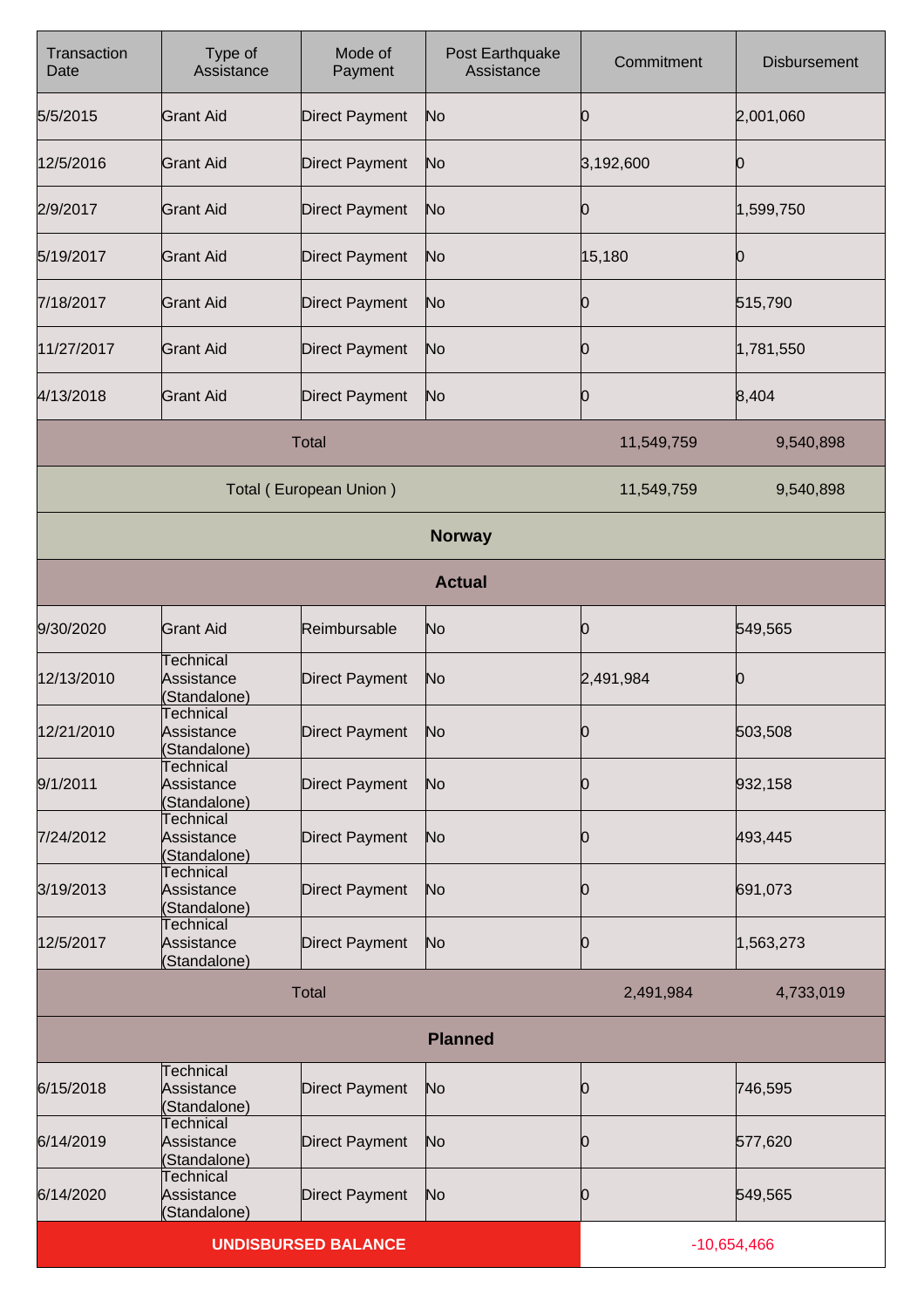| Transaction<br>Date            | Type of<br>Assistance                   | Mode of<br>Payment    | Post Earthquake<br>Assistance | Commitment  | <b>Disbursement</b> |
|--------------------------------|-----------------------------------------|-----------------------|-------------------------------|-------------|---------------------|
| 6/15/2021                      | Technical<br>Assistance<br>(Standalone) | <b>Direct Payment</b> | No                            |             | 549,565             |
|                                |                                         | <b>Total</b>          |                               | $\mathbf 0$ | 2,423,343           |
|                                |                                         | Total (Norway)        |                               | 2,491,984   | 7,156,362           |
|                                |                                         |                       | <b>World Bank Trust Funds</b> |             |                     |
|                                |                                         |                       | <b>Actual</b>                 |             |                     |
| 9/1/2011                       | <b>Grant Aid</b>                        | <b>Direct Payment</b> | No                            | Ю           | 932,158             |
| 10/31/2011                     | <b>Grant Aid</b>                        | <b>Direct Payment</b> | No                            | 4,300,000   | Ю                   |
| 12/21/2011                     | <b>Grant Aid</b>                        | <b>Direct Payment</b> | No                            | Ю           | 516,974             |
| 7/24/2012                      | <b>Grant Aid</b>                        | <b>Direct Payment</b> | No                            | Ŋ           | 493,445             |
| 6/30/2014                      | <b>Grant Aid</b>                        | <b>Direct Payment</b> | No                            | Ю           | 1,491,151           |
| 6/30/2015                      | <b>Grant Aid</b>                        | <b>Direct Payment</b> | No                            | n           | 1,128,302           |
| <b>Total</b>                   |                                         |                       | 4,300,000                     | 4,562,028   |                     |
| Total (World Bank Trust Funds) |                                         |                       | 4,300,000                     | 4,562,028   |                     |
| <b>UNDISBURSED BALANCE</b>     |                                         |                       | $-11,466,059$                 |             |                     |

| <b>Progress Achieved</b>       |
|--------------------------------|
| Progress Achieved:             |
| Key Problems:                  |
| Steps Taken to Solve Problems: |